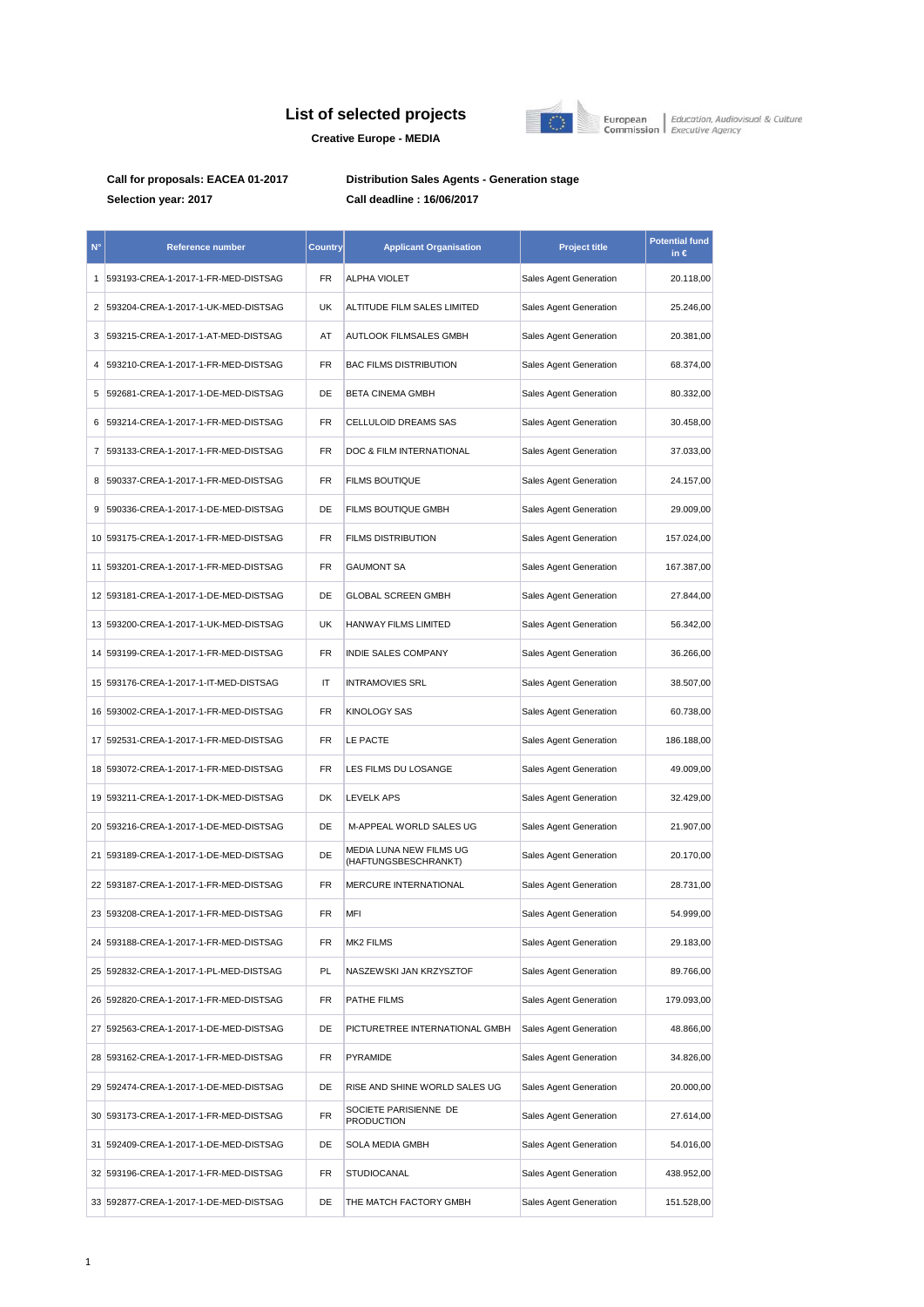## **List of selected projects**



European | Education, Audiovisual & Culture<br>Commission | Executive Agency

**Creative Europe - MEDIA**

**Selection year: 2017 Call deadline : 16/06/2017**

**Call for proposals: EACEA 01-2017 Distribution Sales Agents - Generation stage**

| $N^{\circ}$ | <b>Reference number</b>                | <b>Country</b> | <b>Applicant Organisation</b>    | <b>Project title</b>   | <b>Potential fund</b><br>in $\epsilon$ |
|-------------|----------------------------------------|----------------|----------------------------------|------------------------|----------------------------------------|
|             | 34 592618-CREA-1-2017-1-DK-MED-DISTSAG | <b>DK</b>      | <b>TRUSTNORDISK APS</b>          | Sales Agent Generation | 263.256,00                             |
|             | 35 593217-CREA-1-2017-1-FR-MED-DISTSAG | <b>FR</b>      | URBAN DISTRIBUTION INTERNATIONAL | Sales Agent Generation | 24.650,00                              |
|             | 36 593206-CREA-1-2017-1-UK-MED-DISTSAG | UK             | <b>WESTEND FILMS LIMITED</b>     | Sales Agent Generation | 44.716,00                              |
|             | 37 592674-CREA-1-2017-1-FR-MED-DISTSAG | <b>FR</b>      | <b>WIDE</b>                      | Sales Agent Generation | 27.242,00                              |
|             | 38 592904-CREA-1-2017-1-FR-MED-DISTSAG | <b>FR</b>      | <b>WIDE HOUSE</b>                | Sales Agent Generation | 26.050,00                              |
|             | 39 593192-CREA-1-2017-1-FR-MED-DISTSAG | <b>FR</b>      | <b>WILD BUNCH</b>                | Sales Agent Generation | 240.524,00                             |
|             | 40 592841-CREA-1-2017-1-FI-MED-DISTSAG | FI.            | YELLOW AFFAIR OY                 | Sales Agent Generation | 27.069,00                              |
|             | <b>TOTAL:</b>                          |                |                                  |                        | 3.000.000,00                           |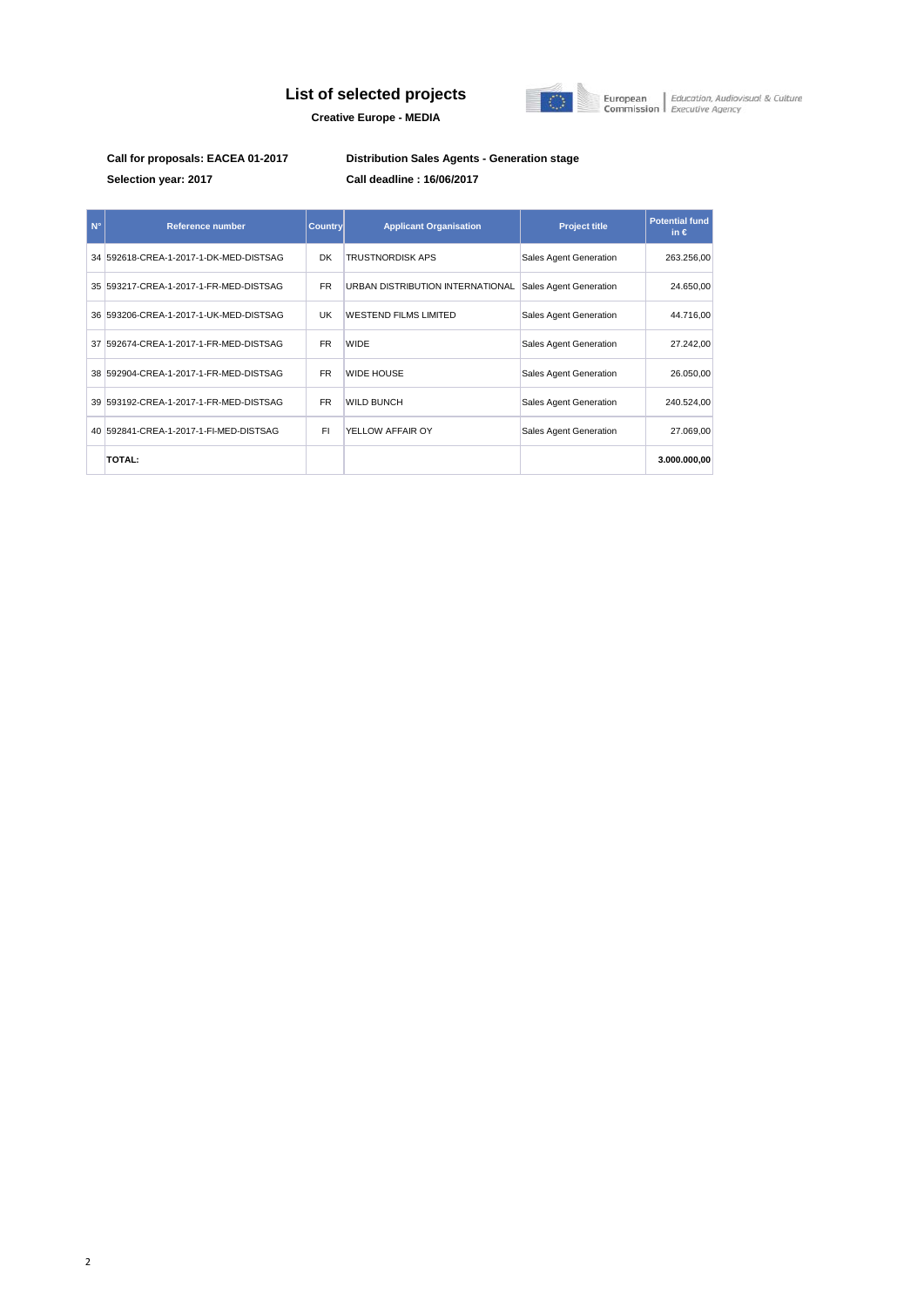| <b>Creative Europe Media - Applications by country</b> |                                     |                          |                        |                                 |                                                |                        |  |  |
|--------------------------------------------------------|-------------------------------------|--------------------------|------------------------|---------------------------------|------------------------------------------------|------------------------|--|--|
| <b>Sales Agents generation stage</b><br>2017           |                                     |                          |                        |                                 |                                                |                        |  |  |
| <b>Action Code</b>                                     | <b>Round of</b><br><b>Selection</b> | <b>Applicant country</b> | <b>Country</b><br>code | <b>Applications</b><br>received | <b>Applications</b><br>proposed for<br>funding | <b>Success</b><br>rate |  |  |
| <b>DISTSAG</b>                                         | 1                                   | Austria                  | AT                     |                                 |                                                | 100%                   |  |  |
| <b>DISTSAG</b>                                         |                                     | Germany                  | DE.                    | 9                               | 9                                              | 100%                   |  |  |
| <b>DISTSAG</b>                                         | 1                                   | <b>Denmark</b>           | DK.                    | 3                               | 2                                              | 67%                    |  |  |
| <b>DISTSAG</b>                                         |                                     | Finland                  | FI.                    |                                 |                                                | 100%                   |  |  |
| <b>DISTSAG</b>                                         | 1                                   | France                   | FR.                    | 23                              | 22                                             | 96%                    |  |  |
| <b>DISTSAG</b>                                         |                                     | Italy                    | IT                     | $\mathfrak{p}$                  |                                                | 50%                    |  |  |
| <b>DISTSAG</b>                                         |                                     | Poland                   | <b>PL</b>              | 1                               |                                                | 100%                   |  |  |
| <b>DISTSAG</b>                                         | 1                                   | United Kingdom           | UK.                    | 5                               | 3                                              | 60%                    |  |  |
|                                                        |                                     |                          | Sum:                   | 45                              | 40                                             | 89%                    |  |  |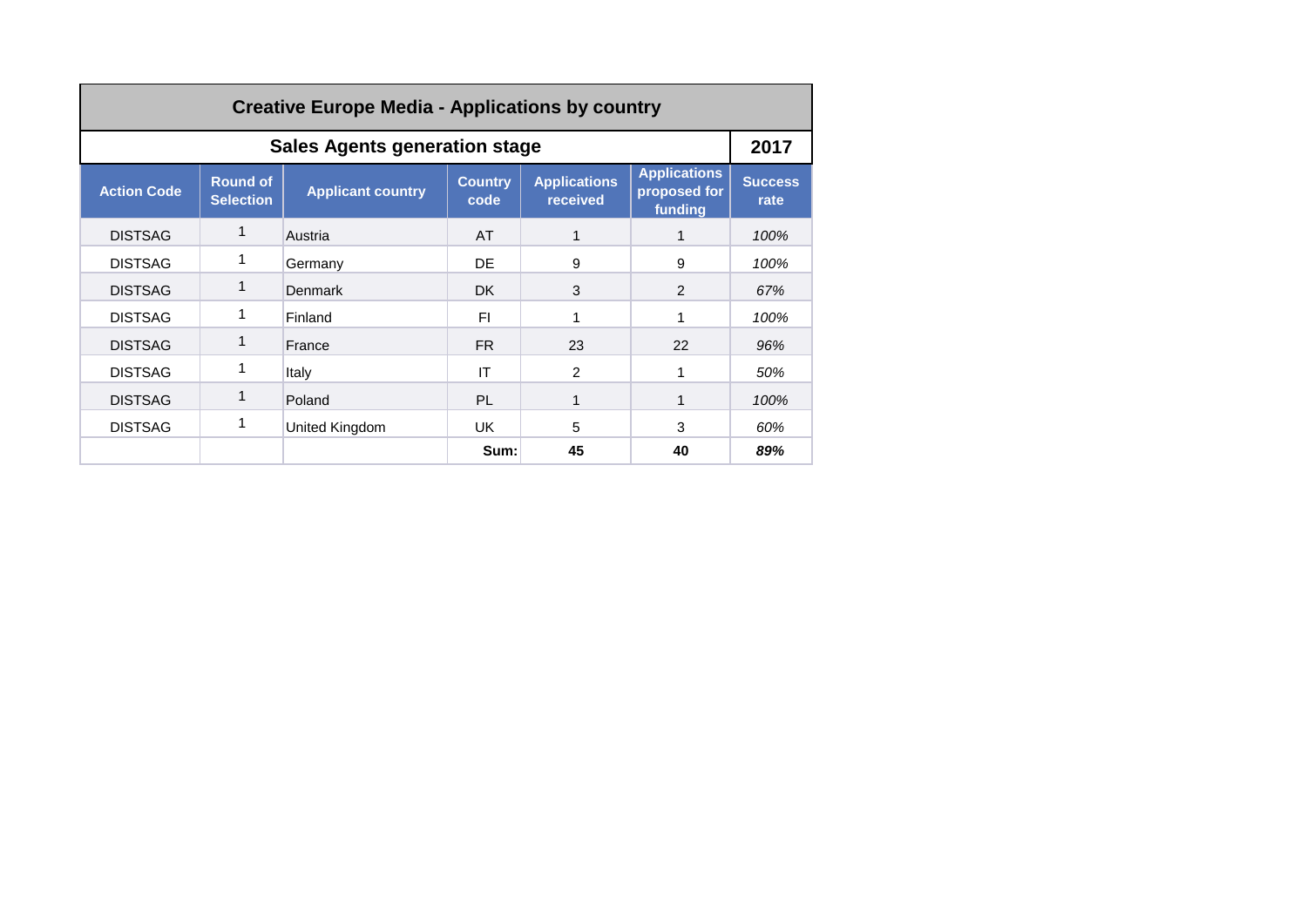## **Sales Agent Generation 2017**



Number of Applications | Applications proposed for funding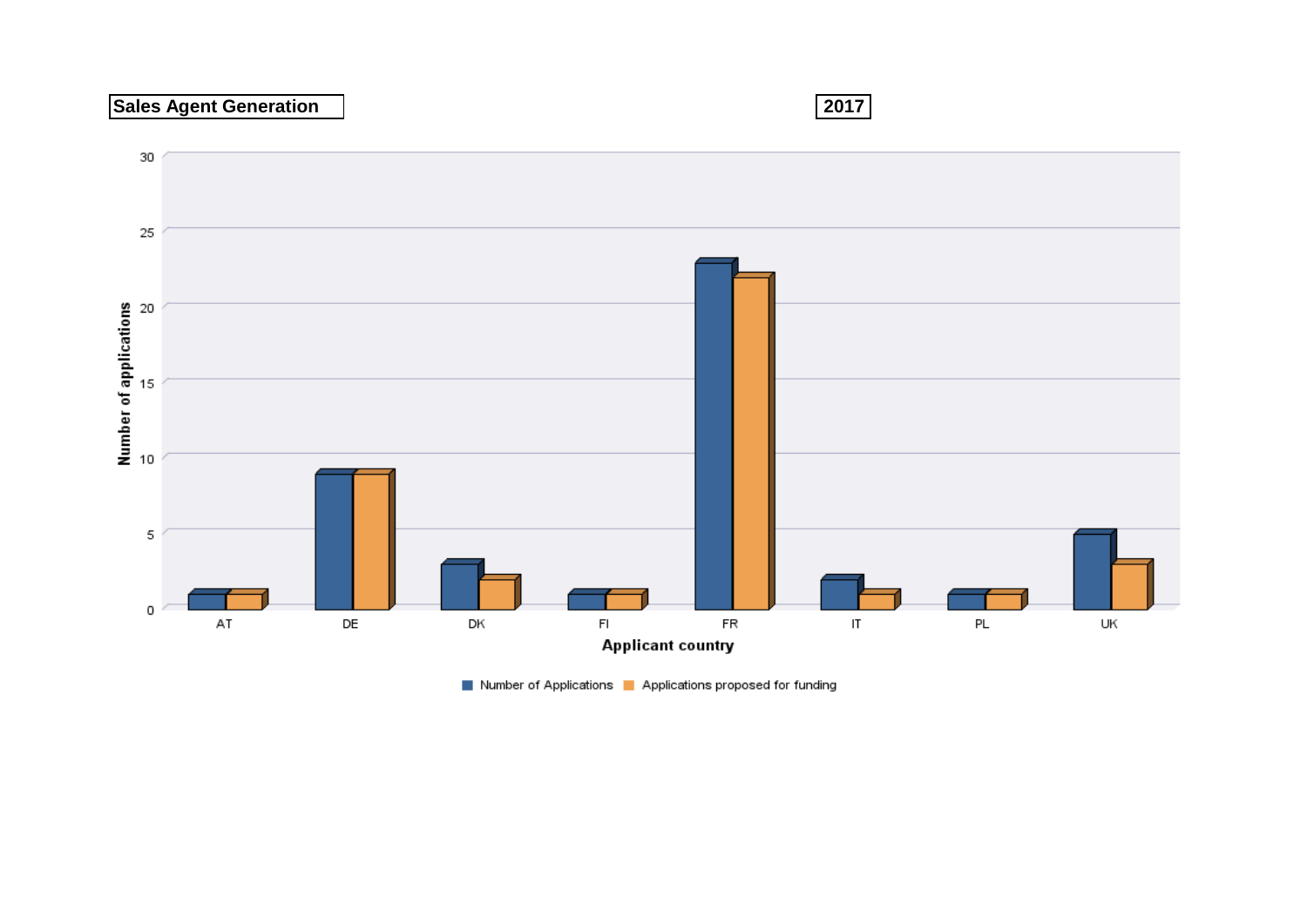| <b>Creative Europe Media - Level of demand by country</b> |                                      |                          |                        |                           |                      |                              |  |
|-----------------------------------------------------------|--------------------------------------|--------------------------|------------------------|---------------------------|----------------------|------------------------------|--|
|                                                           | <b>Sales Agents generation stage</b> | 2017                     |                        |                           |                      |                              |  |
| <b>Action Code</b>                                        | <b>Application</b><br>round          | <b>Applicant country</b> | <b>Country</b><br>code | <b>Grant</b><br>requested | <b>Grant awarded</b> | <b>Success</b><br>rate grant |  |
| <b>DISTSAG</b>                                            | 1                                    | Austria                  | AT                     | 20.381.00                 | 20.381.00            | 100%                         |  |
| <b>DISTSAG</b>                                            | 1                                    | Germany                  | DE                     | 453.672,00                | 453.672,00           | 100%                         |  |
| <b>DISTSAG</b>                                            | 1                                    | Denmark                  | <b>DK</b>              | 295.685,00                | 295.685,00           | 100%                         |  |
| <b>DISTSAG</b>                                            | 1                                    | Finland                  | FI.                    | 27.069,00                 | 27.069,00            | 100%                         |  |
| <b>DISTSAG</b>                                            | 1                                    | France                   | FR.                    | 1.948.616,00              | 1.948.616.00         | 100%                         |  |
| <b>DISTSAG</b>                                            | 1                                    | Italy                    | IT                     | 38.507,00                 | 38,507.00            | 100%                         |  |
| <b>DISTSAG</b>                                            | 1                                    | Poland                   | PL.                    | 89.766,00                 | 89.766,00            | 100%                         |  |
| <b>DISTSAG</b>                                            | 1                                    | United Kingdom           | <b>UK</b>              | 126.304,00                | 126.304,00           | 100%                         |  |
|                                                           |                                      |                          | Sum:                   | 3.000.000,00              | 3.000.000,00         | 100%                         |  |